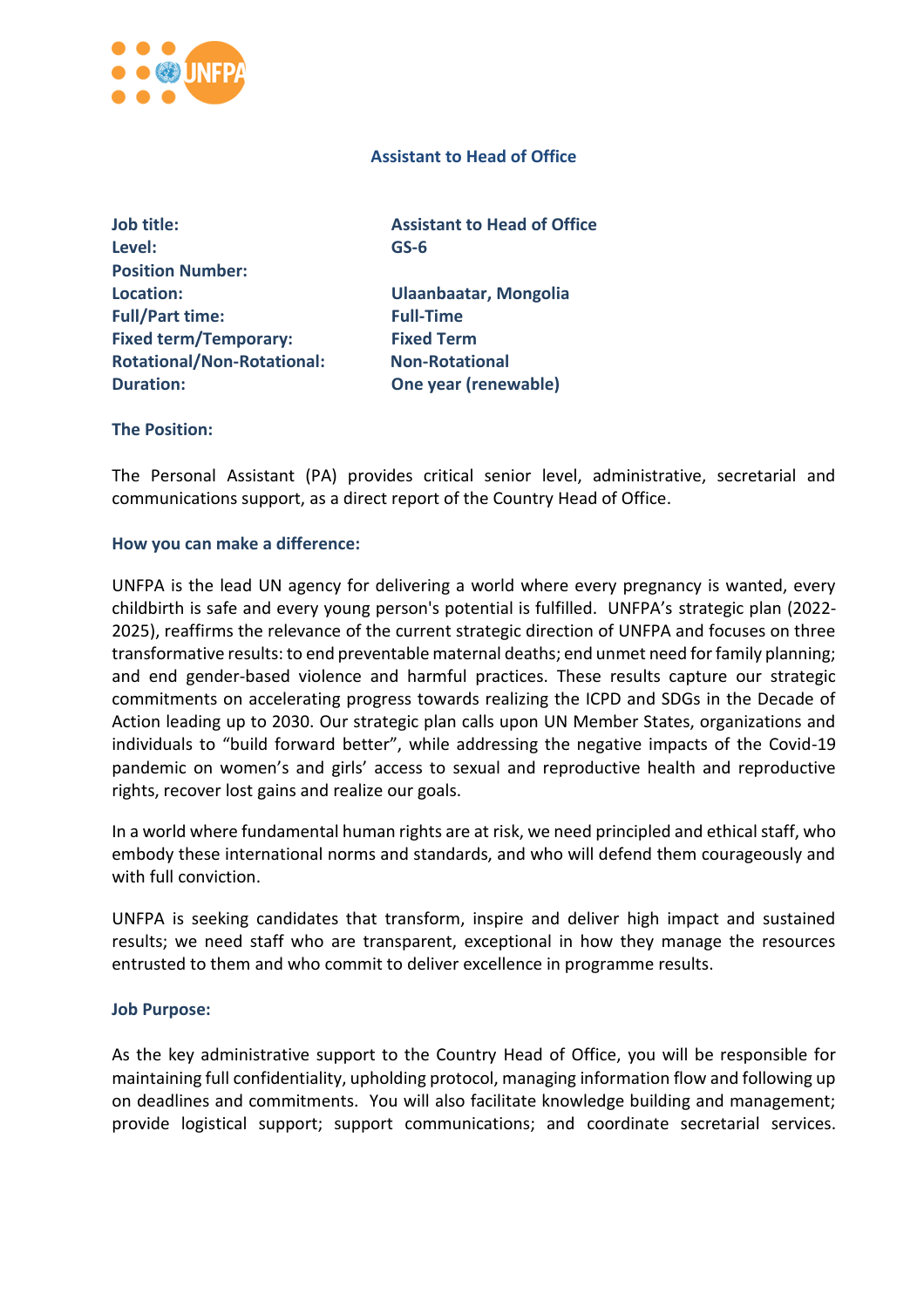

## **You would be responsible for:**

- Ensuring optimal communication flows between the Head of Office and the staff of the CO, as well as external counterparts. In consultation with other CO personnel, responding to requests for information, in a timely, discrete manner.
- Preparing documentation and presentations, including correspondence, briefs and reports, and researching and collating material to meet the Head of Office's needs for official trips and meetings.
- Undertaking logistical administrative and financial arrangements in consultation with the Operations Manager/ Operations Specialist, for meetings and workshops organised by the Head of Office's Office.
- Coordinating the secretarial services of the CO, including briefing and training new secretaries, guiding other assistants on office procedures, and distributing special administrative assignments.
- Managing the Head of Office's calendar and schedule of appointments; receiving highranking visitors/officials; and taking minutes as required.
- Managing all aspects of the Head of Office's travel arrangements, including maintaining appropriate files and reports and monitoring the budget of the Head of Office's Office.
- Assisting in the preparation and finalisation of the CO Office Management Plan, including the preparation of information translations, and acting as interpreter if required.
- Maintains office management files; act as office document filing focal point
- Performs other duties as required

# **Qualifications and Experience:**

#### **Education:**

Completed Secondary Level Education required. First level university degree in Communications, International or Public Relations or related field desirable.

### **Knowledge and Experience:**

- Six years of relevant experience in administration.
- Some experience in research assistance.
- Strong interpersonal and organisational skills.
- Proficiency in current office software applications and corporate IT financial systems.
- Good written and verbal communication skills.